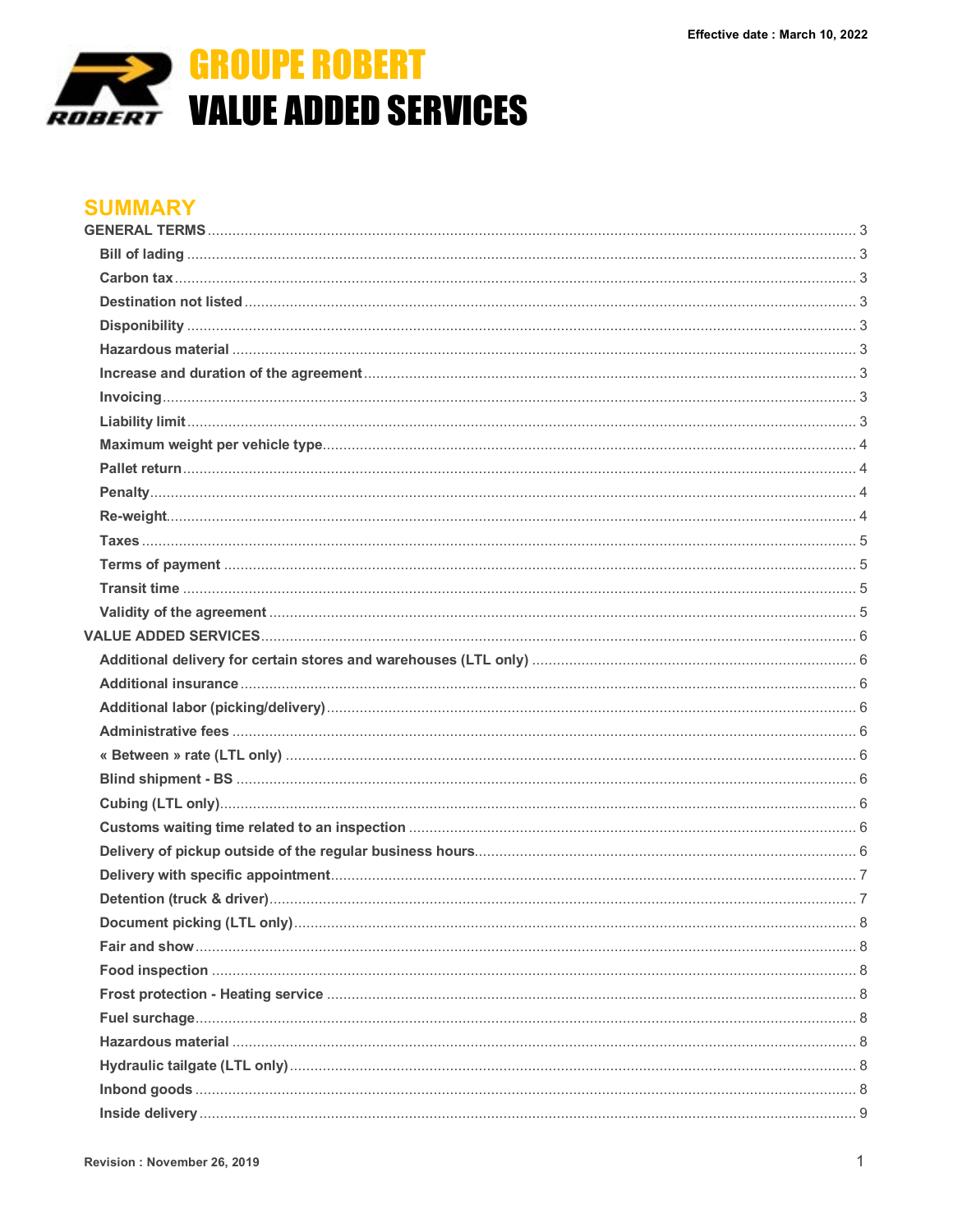

# **GROUPE ROBERT VALUE ADDED SERVICES**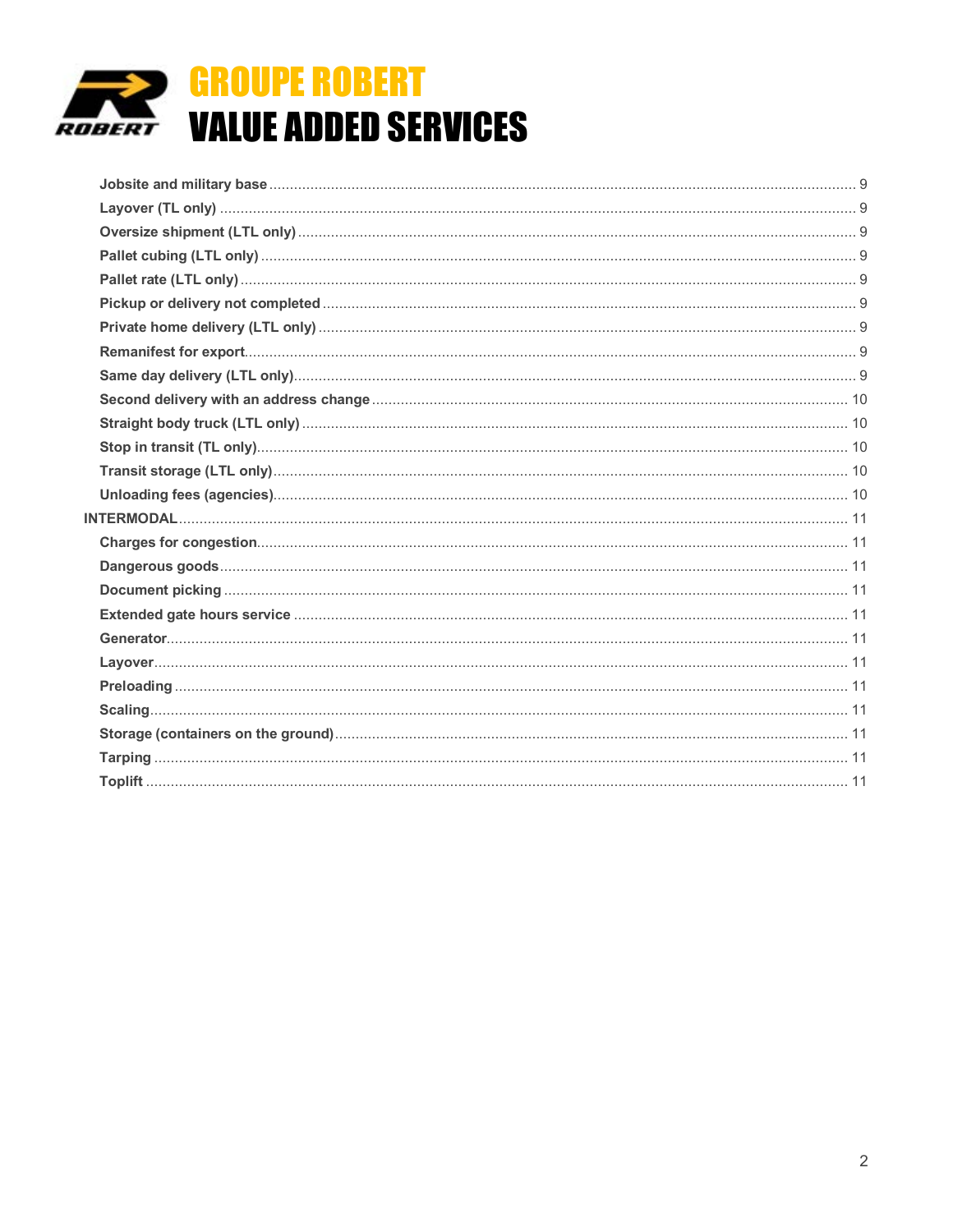

### **GENERAL TERMS**

*For the purposes of this contract, and all related appendices, "Carrier" means: One of Groupe Robert Inc.'s subsidiaries.*

#### **Bill of lading**

- The bill of lading will serve as proof of the destination and conditions of the shipment.
- All shipments require a bill of lading with all relevant information (full name of shipper and consignee, address, phone number, prepaid, collect or third party billing, number of pieces, cardboard, case, etc.), total weight and / or cube, appointment time and special delivery instructions).
- Postal codes with each address must be provided.
- All bills not marked as prepaid, collect or billed to a third party will be considered prepaid. Freight marked "collect" and the consignee refuses to pay, delivery will be released and treated as prepaid.

#### **Carbon tax**

• Applicable according to the legislation of each Canadian province.

#### **Destination not listed**

• Any addition of destinations not listed in connection with this agreement is subject to the same terms and conditions.

#### **Disponibility**

All our rates are subject to equipment availability.

#### **Hazardous material**

• The Carrier will not ship explosives, munitions and/or radioactive matters.

#### **Increase and duration of the agreement**

- The agreement is valid for 60 days.
- Rates are subject to the annual increase of at least the Canadian CPI excluding energy.
- The rates provided is based on the information known at the time the quote was prepared. Any operational changes or information modification can influence the rates provided. Furthermore, the agreement will be canceled if unused for a period of 60 consecutive days.

#### **Invoicing**

- All invoice and supporting documents will only be sent electronically. Please provide a valid email address to which you wish to receive your invoices.
	- Any undisputed invoice within one year of the services shall be deemed to be in conformity.



Email : Type your email

#### **Liability limit**

• All shipments done by the Carrier are exclusively subject to the laws that apply in the Province of Québec, including the additional specifications indicated on the back of the bill of lading. Moreover, it is expressly mutually agreed between the parties that, in the absence of any declared value the calculated amount in accordance to the provisions of paragraph a) or b) of article 9 of said minimal specifications, of which the Carrier could be held liable in case of loss or damage, will not exceed \$ 4.41 per kilogram according to the weight of the loss or damaged merchandise, not according to the total weight of the shipment. Moreover, the declared value will only be opposable to the Carrier if it were told to and accepted by the dispatcher before the shipment and written on the front page of the document prepared for the shipment for which the merchandise has been lost of damaged. It is mutually agreed between the parties that in all circumstances, including those mentioned above, the maximum amount for which the Carrier could be held liable in case of loss or damage, is limited to \$ 90,000.00 for the goods loaded in a vehicle of the Carrier.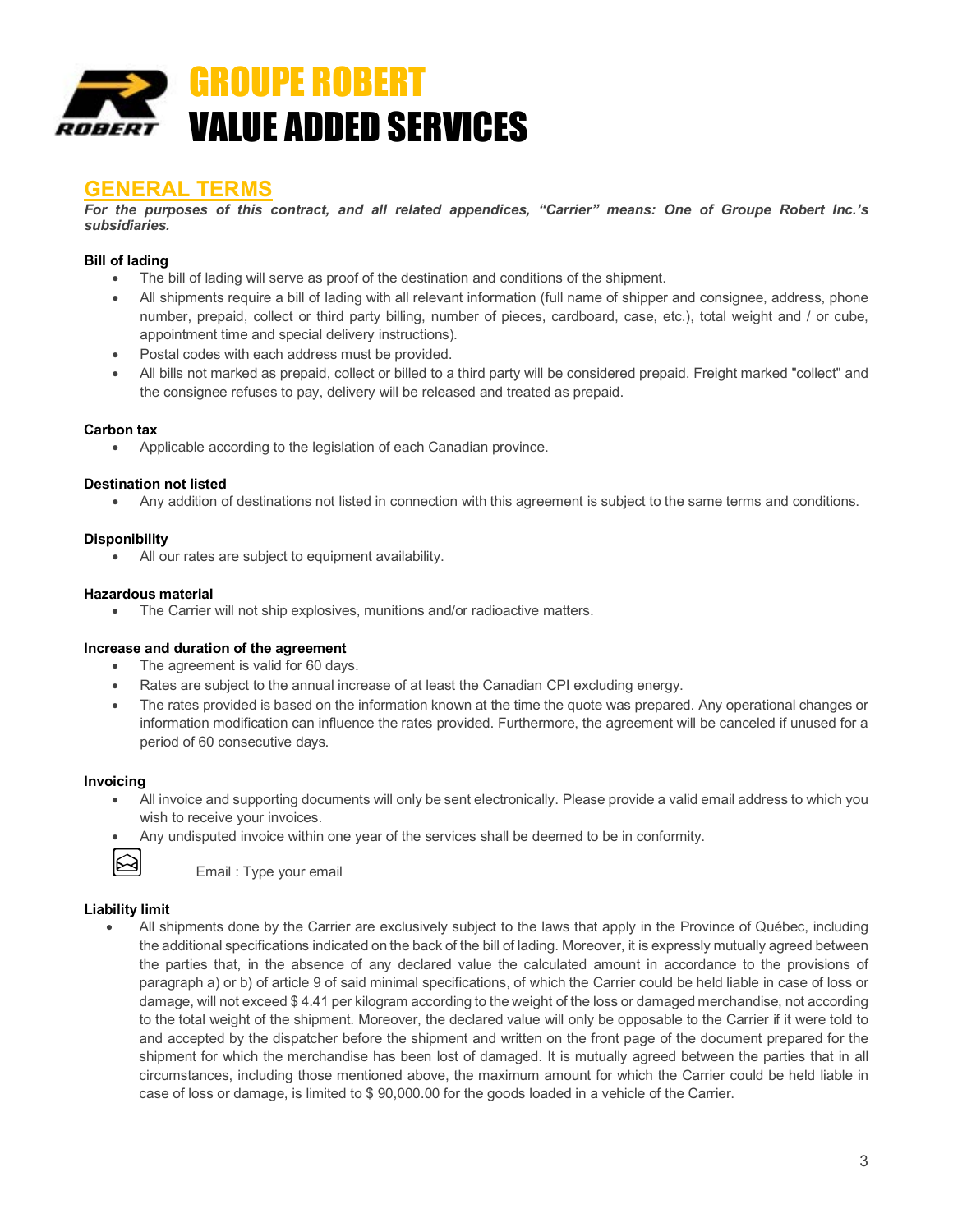

- The Carrier will not be held liable for any loss, damage or delay to any of the goods described in the Bill of Lading caused entirely or partly by fortuitous events, superior force, the Queen's or public enemies, "Hijack" criminal diversion, riots, strikes and lock-out, a defect or inherent vice in the goods, including but not limited to the nature of the goods, the act, fault, negligence or default of the consignor, owner or consignee, authority of law, acts of the public authority, quarantine or differences in weights of grain, seed, or other commodities caused by natural causes. The above mentioned examples represent a non-exhaustive list and aim to include all events outside the control of the Carrier.
- In the event where the goods have been received with shortage or damages, a written notice of claim must be given within 60 days after the delivery of goods. In the event of a non delivery, a written notice of claim must be given within nine (9) months from the date of shipment. Any claim under \$ 50.00 will not be processed and paid. An inspection report or a notification on the proof of delivery does not constitute a notice of claim. In the event of failure to submit the notice of claim in a timely manner, the claim becomes ineligible.

#### **Maximum weight per vehicle type**

- Shipment with a heated trailer: the recommended weight decreases of 1 000 lb.
- Shipment with a refrigerated trailer: the recommended weight decreases of 2 500 lb.
- All weights recommended in this document must include the weight of the merchandise, the packaging, the pallets, the lashing material and securing equipment.
- During the thaw period decreed by the Government of Quebec, the invoiced rate will be determined by the weight of the shipment according to the maximum weight allowed by equipment type. For example, a 55 000 lb shipment requiring a two-axle trailer in regular period will require a three-axle trailer during the thaw period. The invoiced rate will be adjusted according to the number of axles required.

| <b>Equipment type</b>                | Regular period        | Thaw period           | <b>USA consignee</b> |
|--------------------------------------|-----------------------|-----------------------|----------------------|
| Van                                  |                       |                       |                      |
| 2 axles (QC-ON)                      | 54 000 lb             | 44 000 lb             | N/A                  |
| 2 axles (US)                         | 44 000 lb             | N/A                   | N/A                  |
| 3 axles (QC-ON)                      | 68 000 lb             | 54 000 lb             | N/A                  |
| 4 axles (QC-ON)                      | 81 000 lb             | 64 000 lb             | N/A                  |
| <b>Maritime containers</b>           |                       |                       |                      |
| 20' containers - 2 axles             | 25 000 kg             | 21 000 kg             | 21 000 kg            |
| $20'$ containers $-3$ axles          | 28 000 kg             | 24 000 kg             | N/A                  |
| 20' containers - B-Train             | 20 000 kg / container | 17 500 kg / container | N/A                  |
| $40'$ containers $-2$ axles          | 23 000 kg             | 18 000 kg             | 18 000 kg            |
| $40'$ containers $-3$ axles          | 29 000 kg             | 24 000 kg             | N/A                  |
| $45'$ containers $-3$ axles          | 28 000 kg             | 22 000 kg             | N/A                  |
| North American / Domestic containers |                       |                       |                      |
| $48'$ containers $-3$ axles          | 28 000 kg             | 22 000 kg             | N/A                  |
| $53'$ containers $-3$ axles          | 29 000 kg             | 23 000 kg             | N/A                  |

#### **Pallet return**

• The Carrier does not assume any responsibility for the control and return of pallets.

#### **Penalty**

The Carrier shall not be liable for penalties or fines that may be imposed by the consignee to the shipper or to the payer, whether for delay or for any other reason. In addition, the Carrier shall not be liable for any indirect, special or consequential charges and other special economic losses resulting from its service.

#### **Re-weight**

• All shipments are subject to re-weighing on a scale calibrated and certified by Measurement Canada. Any re-weighed includes the contents, the container, the pallet and any other item related to the re-weighted piece. If there's a difference with the weight declared on the bill of lading, all freight is invoiced from the gross weight and not from the net weight.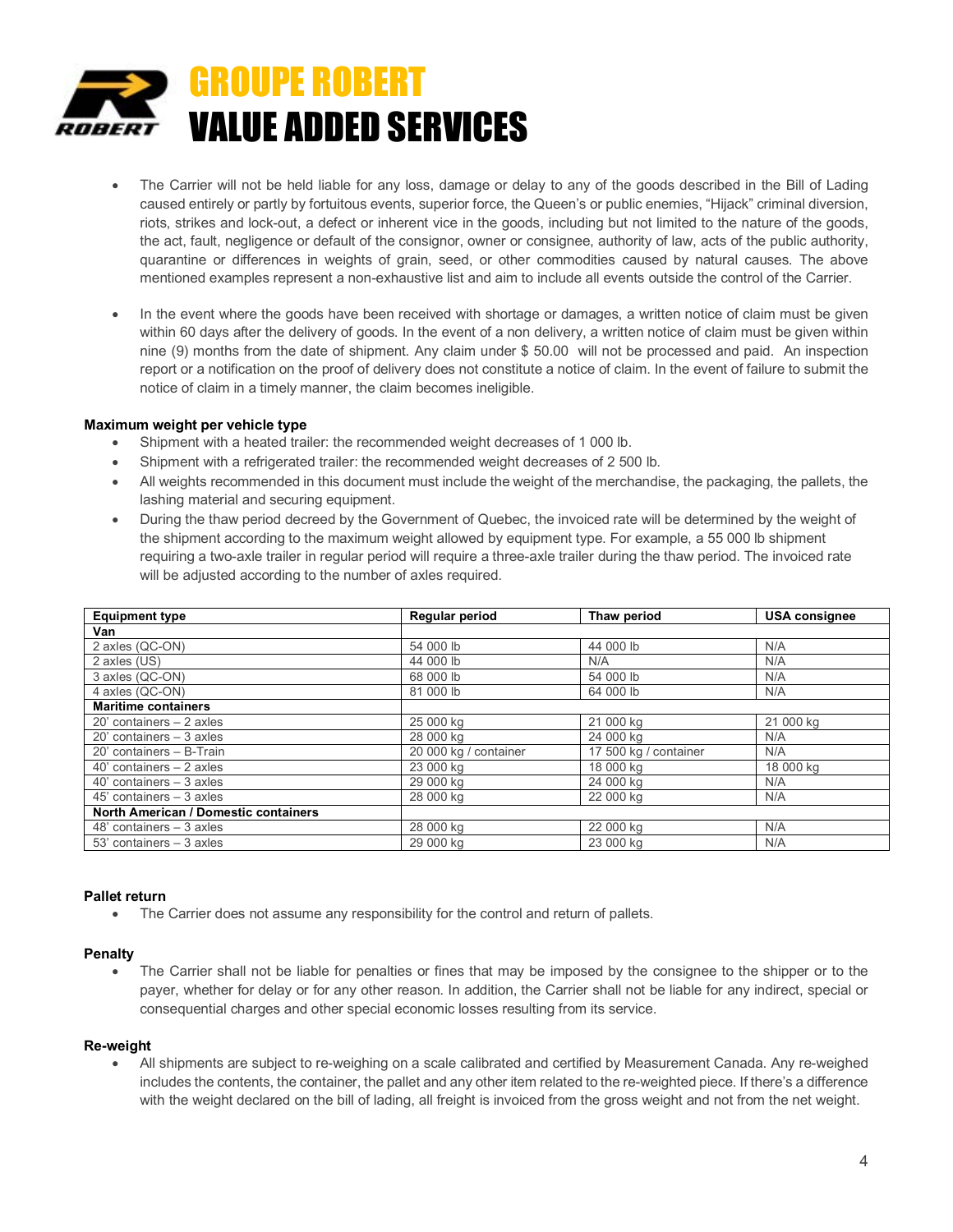

#### **Taxes**

- GST/HST: R102 212 073
- PST: 1001552186

#### **Terms of payment**

• Net 30 days from the invoice date. We reserve the right to charge an interest rate of 2% per month or 26% per year for unpaid invoices within the prescribed time limit.

#### **Transit time**

• Transit times are for information only.

#### **Validity of the agreement**

- The application of the agreement is effective in any of the following cases: upon receipt of the agreement signed in whole or in part, by an email response from your part or as soon as you use the services referred to in the agreement.
- When using our services, you accept all the rates, the fuel surcharge and terms, conditions and Schedules specific to this agreement. This agreement cancels and replaces all quotes submitted and / or effective for these same services.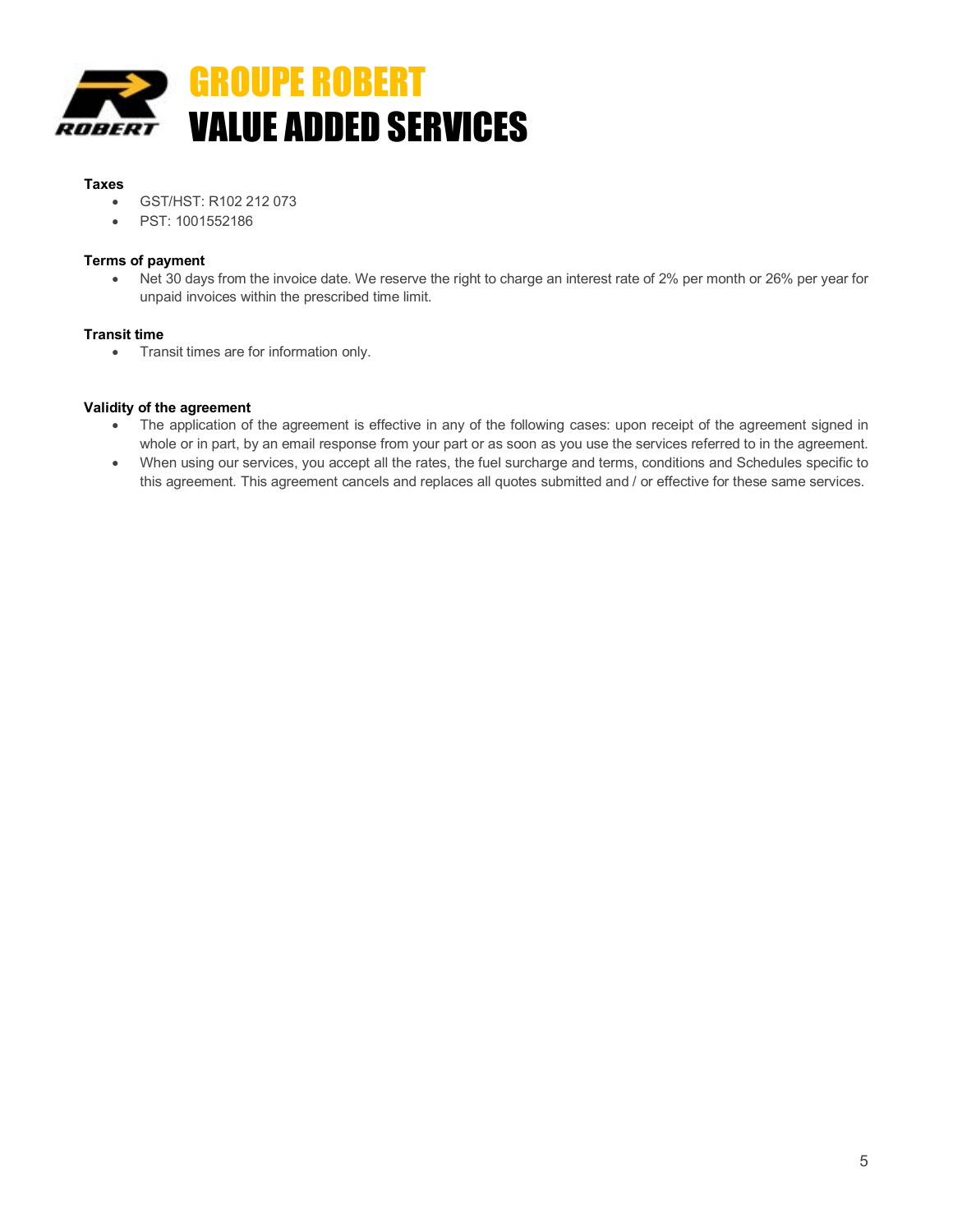

# **VALUE ADDED SERVICES**

#### **Additional delivery for certain stores and warehouses (LTL only) - DFRFW**

Appointment fees included. Additional fees includes 1 hour of waiting time, overtime will be charged at \$ 65.00/hr.

| <b>GROUP1</b>                                                                 | \$75.00/  |
|-------------------------------------------------------------------------------|-----------|
| Dollarama, Costco (store and warehouse)                                       | delivery  |
|                                                                               |           |
| <b>GROUP 2</b>                                                                | \$150.00/ |
| GFS, Sysco, Longo's, Loeb, McKesson                                           | delivery  |
|                                                                               |           |
| <b>GROUP 3</b>                                                                | \$250.00/ |
| Amazon, Bunzl, Farm Boy, Flanagan's, Giant Tiger, Loblaws, Matrix (Shoppers), | delivery  |
| Metro, Sobeys, Tannis, SCM (Wal-Mart)                                         |           |

**Additional insurance - VC :** All value in excess of \$ 4.41 per kilogram will be subject to an additional fee equivalent to 3% of the excess value of \$ 4.41 per kg. The maximum accepted value will be of \$ 90,000.00 per shipment for the goods loaded in the Carrier's vehicle.

**Additional labor (picking/delivery) - HELPER** : Fees are per hour per person, minimum 4 hours

- o Weekdays : \$ 36.00/h per person.
- o Weekends : \$ 55.00/h per person.

#### **Administrative fees - ADM**

- o Modification of type of rates during the agreement: \$ 125.00 per conversion.
- o Rate registration in a specific file to the client: \$ 125.00 per agreement.
- o Registration of the statements of account in a specific file to the customer: \$ 125.00 per statement of account.
- o Proof of deliveries and shipping documents in paper version: \$ 20.00 per statement of account. These documents are available free of charge on the website.

**« Between » rate (LTL only) :** The "Between" rate is valid only for shipments up to a maximum of 19 999 lb or less than 20 feet of trailer.

#### **Blind shipment - BS**

o When a blind shipment is requested, fees of \$ 35.00 are applicable for the administration.

#### **Cubing (LTL only) - L10 / L20 / L30**

- $\circ$  Applicable on a minimum density of 10 lb. per cubic foot. For shipments occupying 10 feet and more floor space, 1 000 lb. per linear foot is applicable.
- $\circ$  Pieces that are 20 feet long are billed at a minimum of 3 000 lb. and 30 feet long pieces and longer are billed at a minimum of 5 000 lb. Applicable if the pieces are 12 inches and less in width.

<u>se</u> **Customs waiting time related to an inspection - TAD :** \$ 75.00 / hr for any additional waiting time, minimum one hour plus handling fee if applicable.

#### **Delivery of pickup outside of the regular business hours - NIGHT / NIGHT-P / EVENING / EVENING-P / SATD / SATP / SUND / SUNP / HOL-P / HOL-D / FRID-P / FRD-D :** All deliveries or pickups made outside of the regular business hours are

subject to a surcharge and extra mileage depending on the destination and the required equipment:

 $\blacktriangleright$  CAN:

- § Evenings/nights: Monday to Friday, outside of business hours (7h00 to 17h59): \$ 125.00;
- § Saturday: Friday 22h00 to Saturday 23:59: \$ 175.00;
- § Sunday and holidays: Sunday 00:00 to Sunday 23h59: \$ 275.00.

USA:

- § Evenings/nights: Monday to Thursday outside of business hours (7h00 to 17h59): \$ 150.00;
- § Weekends and holidays (eve and day after): Friday 18h00 to Sunday 23h59: \$ 250.00.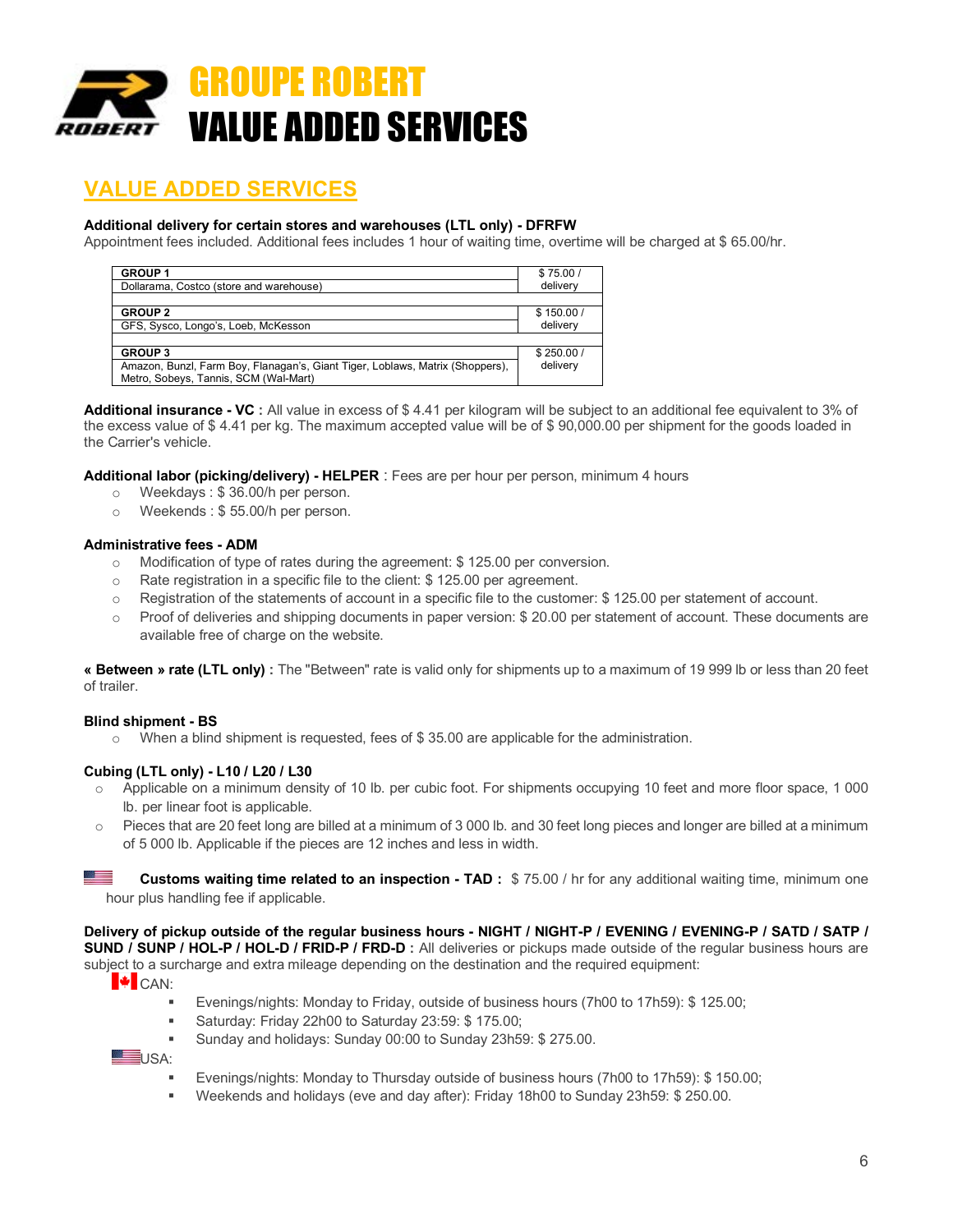

**Delivery with specific appointment – APPT / APPTH / APPT-US :** For any fixed appointment request or a time slot of less than 3 hours between 7h00 and 17h59, whether it is indicated on the bill of lading or during the pickup request, a fee of appointment booking applies. This charge is not a guarantee of service.



CAN: Island of Montreal and Laval (postal code beginning with the letter H): \$ 55.00 per shipment. Other destinations: \$ 25.00 per shipment.



 $USA:$  \$ 75.00 per shipment.

#### **Detention (truck & driver) - WAIU / WAIL**

• Waiting time (with tractor): These charges apply when the driver and the vehicle are held at the shipper, the consignee or at the border. The base rate starts at the appointment time or upon the arrival of the driver, if it arrives after the appointment time. After the period granted, additional waiting times will be subject to the following fees:

|              |                        |                       | Hourly rate by type of equipment required (trailer) |                       |                          |
|--------------|------------------------|-----------------------|-----------------------------------------------------|-----------------------|--------------------------|
| Loading type | <b>Shipping weight</b> | <b>Allocated time</b> | Regulars (Van)                                      | Temperate<br>(Reefer) | <b>Container chassis</b> |
|              | $0 - 5000$ lb          | 30 Min                | \$65.00                                             |                       |                          |
| <b>LTL</b>   | 5001-10 000 lb         | 45 Min                |                                                     | $$85.00$ \$           | $$65.00$ \$              |
|              | 10 001 lb and more     | 60 Min                |                                                     |                       |                          |
| <b>TL</b>    | n/a                    | 60 Min                |                                                     |                       |                          |

• Trailer detention (without tractor): The base rate includes loading (picking) and unloading (delivery) days as well as the applicable transit time. After the period granted, the additional days of detention will be subject to the fees below. There are no detention fees on Saturdays, Sundays and statutory holidays, with the exception of temperaturecontrolled trailers. Holding costs are applied until the release of the trailer (s).

| Type of equipment required (trailer) | <b>Trailer detention fees</b> |
|--------------------------------------|-------------------------------|
|                                      |                               |
| Regular (Van)                        | Per business day              |
| 2 axles                              | \$60.00                       |
| 3 axles                              | \$80.00                       |
| 4 axles *                            | \$100.00                      |
|                                      |                               |
| <b>Temperate (Reefer)</b>            | Per calendar day              |
| 2 axles                              | \$185.00                      |
| 3 axles                              | \$220.00                      |
| 4 axles *                            | \$250.00                      |
|                                      |                               |
| <b>Container chassis</b>             | Per business day              |
| 2 axles                              | \$40.00                       |
| 3 axles                              | \$45.00                       |
| 4 axles *                            | \$85.00                       |

• Combined waiting time: If the combined shipments planned for delivery weigh less than 5,000 lbs, 30 minutes are free. If combined shipments exceed 10,001 lbs, the time allotted will be 60 minutes. Once free time has elapsed, all shipments will be subject to a waiting time of \$ 65.00/h (regular van), \$85.00/h (reefer), based on a time measurement per pounds.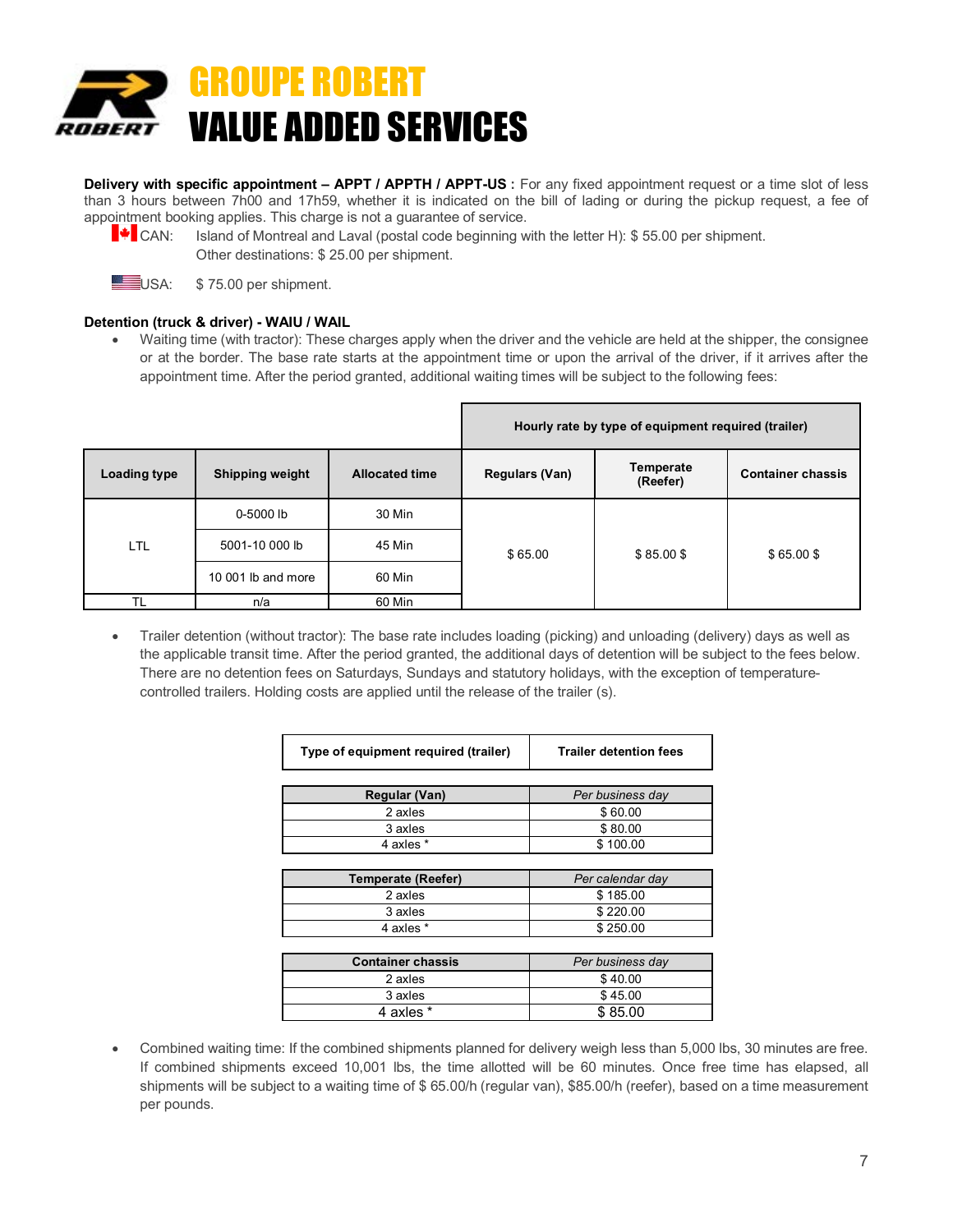

- o Example: You have a load of 3000 lbs that is scheduled for an appointment at 19h00. The shipment is co-loaded with another freight by appointment, which totals 3,500 lbs. If the delivery is not completed before 3:00 am, you will be charged on the following:
	- § Total time: 19h00 hours 03h00 hours = 8 hours
		- 8 hours 30 minutes free = 7.5 hours
	- § Combined weight: 3500 lbs
	- § Shipment pro-rata: 3000/3500 = 85.71%
	- **•** Total price:  $7.5$  hours  $x $ 65.00 = $ 487.50$
	- § Waiting time: 85.71% x \$ 487.50 = \$ 417,84

#### **Document picking (LTL only) – CDD**

When documents are to be picked up at a different location prior to LCL (less than container load) picking, an additional fee of \$ 35.00 per pickup applies.

#### **Fair and show - SHOW-D / SHOW-P**

- $\blacktriangleright$  CAN: \$150.00 per shipment.
- USA: \$500.00 per shipment, (upon availability only).

**Food inspection - FDA : \$** 25.00 per shipment.

T **Frost protection - Heating service - HS / PS** : Lorsque les services tempérés sont exigés et inscrits sur le connaissement, les frais additionnels suivants s'appliqueront

 $\bullet$  CAN:

 $\mathbb{Z}^{\mathbb{Z}}$ 

- o QC et ON: 18% of transportation costs or a minimum of \$ 25.00 on heating service or a minimum of \$ 75.00 on refrigeration service.
- o The Maritimes: Contact the pricing analyst team.
- o Western Canadian Provinces: Contact the pricing analyst team. Controlled temperature shipments will be made by road and are subject to a minimum of 50% surcharge plus the controlled temperature fee.
- USA: 18% of transportation costs or a minimum of \$ 215.00 per shipment per day of transit.

**Fuel surchage - FSC :** The included rate is based on a fuel price of \$ 0.39/L

o See appendix C for the calculation methodology.

#### **Hazardous material - DG**

**F** CAN: 1 to 999 lb: \$ 25.00 - 1 000 to 19 999 lb : \$ 50.00 - 20 000 lb or more : \$ 75.00.

USA: 15% of the transport costs. Minimum \$ 125.00 - Maximum \$ 195.00.

**Hydraulic tailgate (LTL only) - TG / TGP :** The availability of the service depends on the weight and size of the pallets. Maximum of 2500 lb.

- $\blacktriangleright$  CAN: QC, ON: \$40.00 per shipment. Other provinces : Minimum \$ 75.00 - \$2.75 / CWT - Maximum \$150.00
- USA: Minimum \$115.00 \$55.00 / pallet Maximum \$500.00 (CT, DE, IA, IL, MA, MD, ME, MN, MO, MT, ND, NH, NJ, NY, OH, PA, RI, SD, VA, VT, WI) \*Other states: subject to availability depending on the pickup/delivery area.

#### **Inbond goods - TEB / A8A :**

- T&E bond, I.T. bond ou I.E. bond: \$ 100.00 per shipment.
- o (A8A) : \$ 50.00\$ per manifest.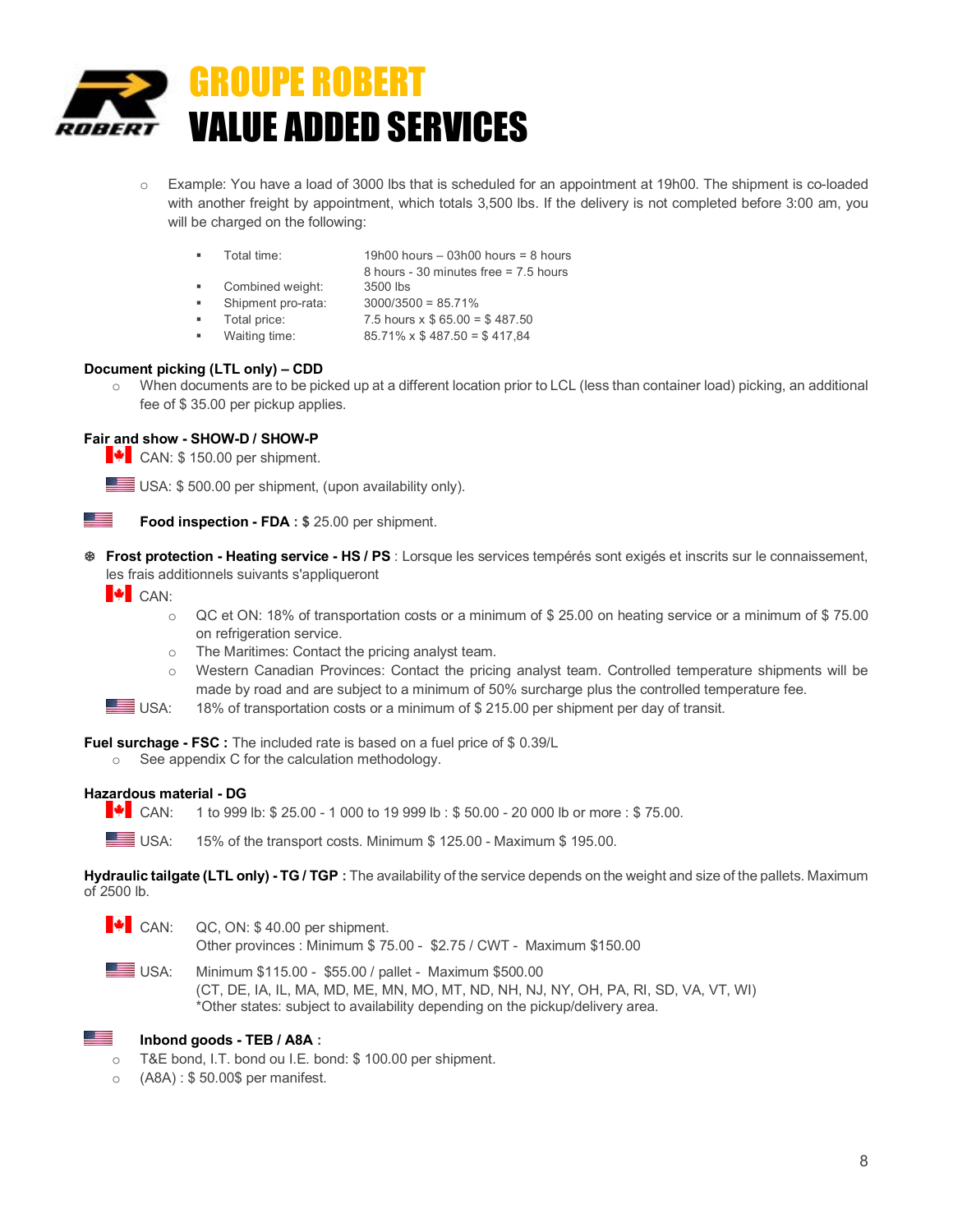

**Inside delivery - INSD / INS-P :** Additional fees apply for a delivery or a pickup on a floor other than the ground floor or if the pickup or delivery location is more than 60 feet from the vehicle.

 $\blacktriangleright$  CAN : QC and ON : \$ 2.75 / CWT - Minimum \$ 40.00 - Maximum \$ 150.00

Other provinces: \$ 2.75 / CWT - Minimum \$ 75.00 - Maximum \$ 150.00

USA: Minimum \$500.00 per shipment, (upon availability only).

#### **Jobsite and military base - JOBSITE**

 $\bullet$  CAN : \$75.00 per movement.

 $USA:$  \$500.00 per movement, (upon availability only).

**Layover (TL only) - LO :** Applicable when the entire sequential route can not be completed in a timely manner due to a delay at a customer. \$ 250.00\$ per night.

#### **Oversize shipment (LTL only) - OVERSIZE**

- o All shipment over 54 inches long or 54 inches wide is billed at a minimum height of 96 inches.
- $\circ$  All shipment over 54 inches long and more than 55 inches wide is billed at a width of 96 inches and a minimum height of 96 inches.
- This rule does not apply to shipments of 12 inches and less in width.

#### **Pallet cubing (LTL only) - R640 / R96**

- o All merchandise shipped on pallets will be invoiced at a minimum of 640 lb. per pallet.
- o Any non-stackable pallet shipment is charged at a minimum of 1280 lb. per pallet.

**Pallet rate (LTL only) – XWE** *:* Rates are based on a maximum of 1500 lb / pallet for 40x48 dimensions.

- o Excess weight will be charged to an excess pallet.
	- $\rightarrow$  Example :
		- § 1 pallet of 2,000 lb (500 lb exc.) = 1 excess pallet will be charged, total of 2 pals.
		- § 1 pallet of 3,100 lb (2 x 1500 + 100 lb exc.) = 2 excess pallets will be charged, total of 3 pals.

**Pickup or delivery not completed - FDF / VOBU / SEC :** These fees apply if the original conditions are changed or the circumstances prevent the pickup or the delivery. Subject to fuel surcharge :

- o **LTL** : \$ 2.75 / CWT Minimum \$ 75.00 Maximum \$ 175.00. For any site at more than 20 miles from the nearest terminal, a repositioning applies. Contact the pricing analyst team.
- o **TL** : \$ 250.00 per event. For any site at more than 20 miles from the nearest terminal, a repositioning applies at \$ 1.95 per mile.
- T For merchandise requiring a controlled temperature service, an additional fee of 18% applies.

**Private home delivery (LTL only) - PHD / PHP :** This fee includes a service with a straight body truck, tailgate to street level (depending on the accessibility of the site) and appointment booking.

 $\blacktriangleright$  CAN : \$105.00 per shipment.

<u>e po</u>

USA : \$150.00 per pallet - Maximum \$750.00

 (CT, DE, IA, IL, MA, MD, ME, MN, MO, MT, ND, NH, NJ, NY, OH, PA, RI, SD, VA, VT, WI) \*Other states: subject to availability depending on the pickup/delivery area.

**Remanifest for export - REMA : \$** 50.00 per shipment.

**Same day delivery (LTL only) - SD :** Same day pickup and delivery request is subject to availability. Contact the customer service.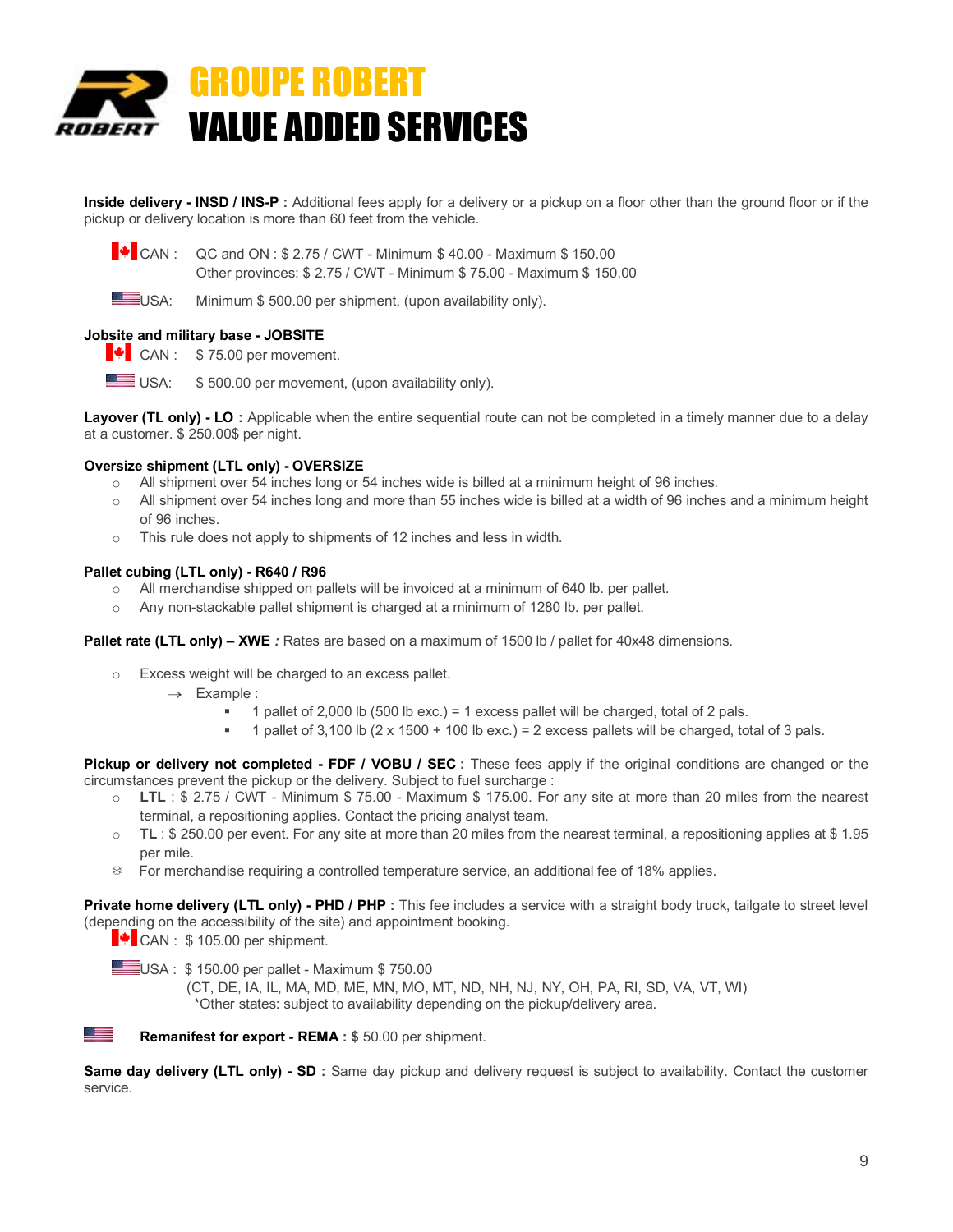

**Second delivery with an address change - RECON :** These fees apply if the original delivery address is modified during delivery following a refused delivery. Suject to fuel surcharge.

- o **LTL** : \$ 75.00 per event. For any site at more than 20 miles from the nearest terminal, a repositioning applies. Contact the pricing analyst team.
- o **TL** : \$ 250.00 per event. For any site at more than 20 miles from the nearest terminal, a repositioning applies at \$ 1.95 per mile
- T For merchandise requiring a controlled temperature service, an additional fee of 18% applies.

**Straight body truck (LTL only) - SB / SBP :** Use of a straight body truck or cube truck (if required) for a pickup or a delivery.

 $\bullet$  CAN: \$55.00 per shipment.

USA: Subject to availability depending on the pickup/delivery area.

**Stop in transit (TL only) - DROP / PU / XMI :** \$ 75.00 per stop plus an extra mileage of \$ 1.95 per mile with a fuel surcharge.

**Transit storage (LTL only) – STO :** This fee applies to pallets stored at the dock when delivery is delayed. The billable period begins 24 hours after the arrival of the goods at the dock of the closest terminal to the final destination.

o Price per pallet, per day

- § Commodity Dry : \$20.00
- § Commodity Fresh : \$25.00
- Commodity Frozen: \$30.00
- o Non-controlled temperature merchandise: weekends and holidays are included.
- T Controlled temperature merchandise: Weekends and holidays are billable and an additional 25% charge applies.

#### **Unloading fees (agencies) - AGY / LUMPER**

 $\blacktriangleright$  CAN: Please refer to our agency fees chart (appendix F).